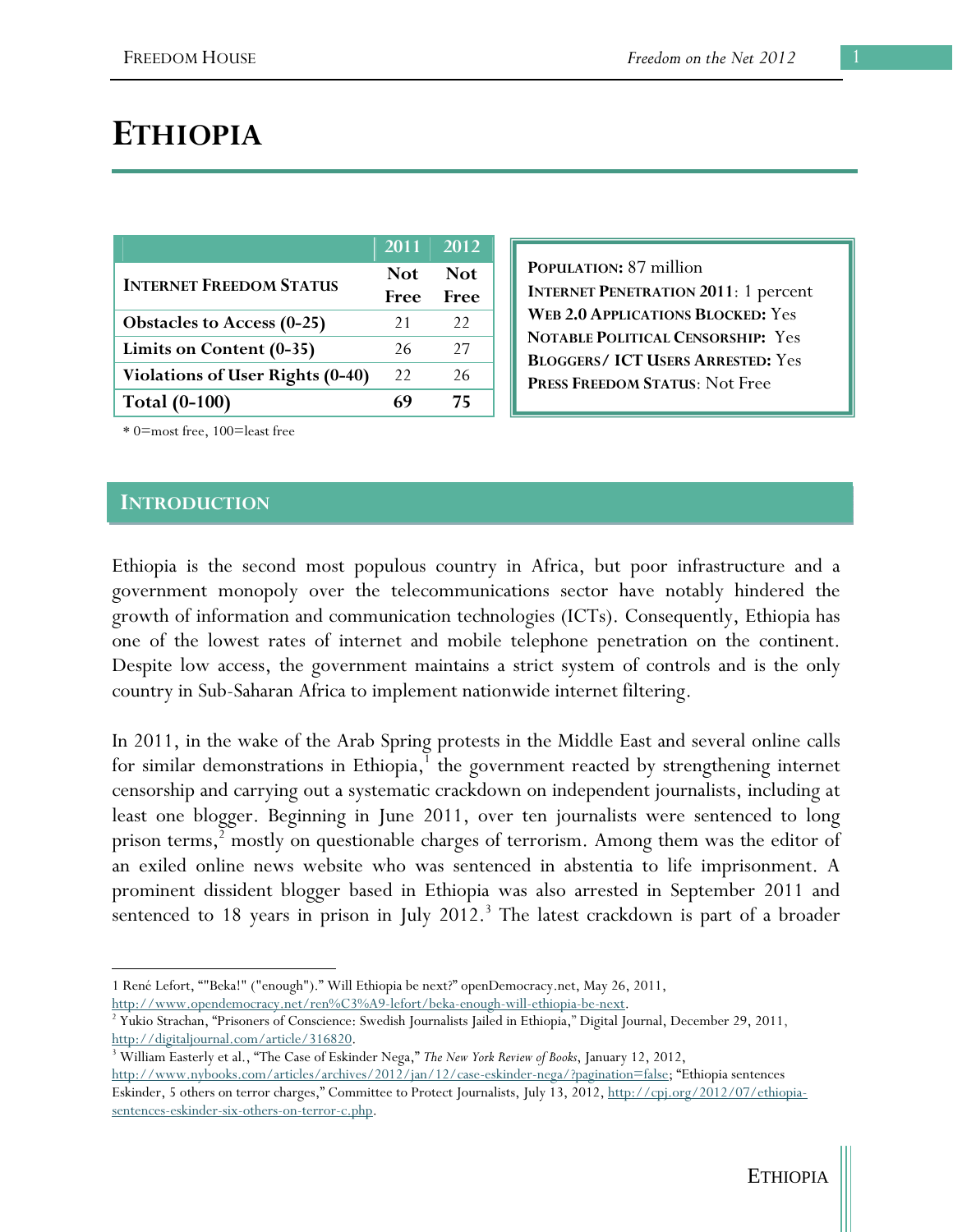trend of growing repression against independent media since the 2005 parliamentary elections, in which opposition parties mustered a relatively strong showing.<sup>4</sup>

Internet and mobile phone services were introduced in Ethiopia in 1997 and 1999, respectively.<sup>5</sup> In recent years, the government has attempted to increase access through the establishment of fiber-optic cables, satellite links, and mobile broadband services. It has refused to end exclusive control over the market by the state-owned Ethiopian Telecommunication Corporation (ETC). However, in December 2010 France Telecom took over management of ETC for a two-year period, renaming it Ethio Telecom in the process. 6 China has also emerged as a key investor and contractor in Ethiopia's telecommunications sector.<sup>7</sup> Given allegations that the Chinese authorities have provided the Ethiopian government with technologies that can be used for political repression, such as surveillance cameras and satellite jamming equipment, $^8$  some observers fear that the Chinese may assist the authorities in developing more robust internet and mobile phone censorship and surveillance capacities in the coming years.

### **OBSTACLES TO ACCESS**

Ethiopia's telecommunications infrastructure is among the least developed in Africa and is almost entirely absent from rural areas, where about 85 percent of the population resides. In 2011, only 829,000 fixed telephone lines were in actual operation (a decrease from 908,000 lines in 2010<sup>9</sup>), serving a population of 83 million for a penetration rate of less than 1 percent, according to the International Telecommunication Union (ITU).<sup>10</sup> Similarly, as of

Hilina Alemu, "INSA Installing Street Surveillance Cameras," *Addis Fortune*, March 21, 2010,

 $\overline{a}$ 4 Julia Crawford, "Ethiopia: Poison, Politics and the Press," Committee to Protect Journalists, April 28, 2006, http://cpj.org/reports/2006/04/ethiopia-da-spring-06.php.

 $5$  The first use of internet-like electronic communication was in 1993, when the United Nations Economic Commission for Africa (UNECA) launched the Pan African Documentation and Information Service Network (PADISNET) project, establishing electronic communication nodes in several countries, including Ethiopia. PADISNET provided the first store-and-forward email and electronic-bulletin board services in Ethiopia. It was used by a few hundred people, primarily academics, and staff of international agencies or nongovernmental organizations.

<sup>6</sup> William Davison, "France Telecom Takes Over Management of Ethiopia's Monopoly," Bloomberg, December 3, 2010, http://www.bloomberg.com/news/2010-12-03/france-telecom-starts-two-year-management-contract-at-ethiopia-sutility.html.

Isaac Idun-Arkhurst and James Laing, *The Impact of the Chinese Presence in Africa* (London: africapractice, 2007), http://www.davidandassociates.co.uk/davidandblog/newwork/China\_in\_Africa\_5.pdf.

http://www.addisfortune.com/Vol%2010%20No%20516%20Archive/INSA%20Installing%20Street%20Surrviellance%20Ca meras.htm; "China Involved in ESAT Jamming," *Addis Neger*, June 22, 2010, http://addisnegeronline.com/2010/06/chinainvolved-in-esat-jamming/. 9

<sup>&</sup>lt;sup>9</sup> International Telecommunication Union (ITU),"Fixed-telephone subscriptions," 2010, accessed July 18, 2012, http://www.itu.int/ITU-D/ICTEYE/Indicators/Indicators.aspx#.<br><sup>10</sup> International Telecommunication Union (ITU),"Fixed-telephone subscriptions," 2011, accessed July 18, 2012,

http://www.itu.int/ITU-D/ICTEYE/Indicators/Indicators.aspx#.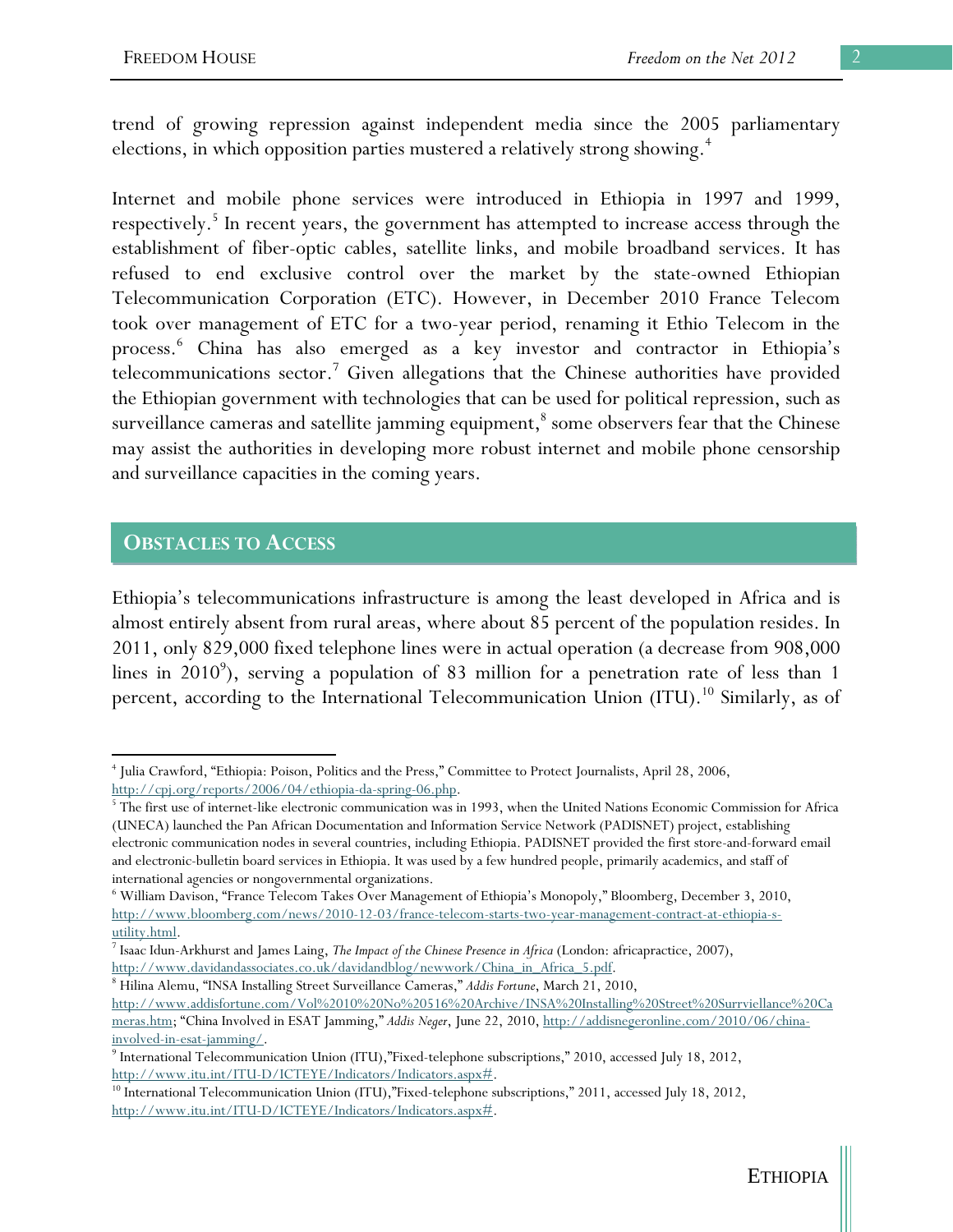the end of 2011, internet penetration stood at 1.1 percent, up from  $0.75$  percent in  $2010$ .<sup>11</sup> Mobile phone penetration in 2011 was higher at roughly 17 percent with a little over 14 million subscriptions, up from an 8 percent penetration rate in  $2010$ .<sup>12</sup> While all of the above reflect very slight improvements in access compared to 2010 (except for fixedtelephone lines), such penetration rates represent extremely limited access to ICTs by global comparison.

The combined cost of purchasing a computer, initiating an internet connection, and paying usage charges places internet access beyond the reach of most Ethiopians. A 2010 study by the ITU found that Ethiopia's broadband internet connections were among the most expensive in the world when compared with monthly income, second only to the Central African Republic,<sup>13</sup> and merely 27,000 broadband subscriptions were recorded in 2011.<sup>14</sup> Prices are set by Ethio Telecom and kept artificially high. In April 2011, Ethio Telecom announced a new set of pricing packages, $15$  reducing the subscription charge from US\$80 to US\$13 and the monthly fee from over US\$200 per for unlimited usage to fees of between US\$17 and US\$41 for between 1 GB and 4 GB of use. By comparison, the annual gross national income (GNI) per capita at purchasing power parity was US\$1,110 (or US\$92.50 per month) in 2011.<sup>16</sup> Although the new tariffs have rendered the service slightly more affordable—though still relatively expensive—for individual users, cybercafe owners have complained that the lack of an unlimited usage option could hurt the financial viability of their business.17 Furthermore, an adult literacy rate of 30 percent means that the majority of Ethiopians would be unable to take full advantage of online resources even if they had access to the technology.18 Radio remains the principal mass medium through which most Ethiopians obtain information.

The majority of internet users rely on cybercafes to access the web, though connections there are often slow and unreliable. Internet access via mobile phones has grown over the

 $\overline{a}$ 

2012, http://databank.worldbank.org/databank/download/GNIPC.pdf. 17 Elias Gebreselassie, "Ethio-Telecom Limits EVDO Internet Access<" Addis Fortine, April 3, 2011,

http://addisfortune.com/Vol\_10\_No\_570\_Archive/Ethio-Telecom%20Limits%20EVDO%20Internet%20Access.htm; "Ethio-Telecom unveils wide-ranging tariff changes across all services," TeleGeography, April 5, 2011,

ETHIOPIA

<sup>&</sup>lt;sup>11</sup> International Telecommunication Union (ITU), "Percentage of individuals using the Internet, fixed (wired) Internet subscriptions, fixed (wired)-broadband subscriptions," 2011, accessed July 13, 2012, http://www.itu.int/ITU-

D/ICTEYE/Indicators/Indicators.aspx#.<br><sup>12</sup> International Telecommunication Union (ITU),"Mobile-cellular telephone subscriptions," 2011, accessed July 13, 2012,

http://www.itu.int/ITU-D/ICTEYE/Indicators/Indicators.aspx#.  $^{13}$  Jonathan Fildes, "UN Reveals Global Disparity in Broadband Access," BBC News, September 2, 2010,

http://www.bbc.co.uk/news/technology-11162656.<br><sup>14</sup> Ibid.<br><sup>15</sup> "Residential Tariff," Ethio Telecom, accessed July 16, 2012, <u>http://www.ethiotelecom.et/products/residential-tariff.php</u>. <sup>16</sup> World Bank, "Gross national income per capital 2011, Atlas method and PPP," World Bank Databank, 2011, accessed July 18,

http://www.telegeography.com/products/commsupdate/articles/2011/04/05/Ethio Telecom-unveils-wide-ranging-tariff-

changes-across-all-services.<br><sup>18</sup> UNICEF, "Ethiopia: Statistics," accessed July 16, 2012, <u>http://www.unicef.org/infobycountry/ethiopia\_statistics.html#67</u>.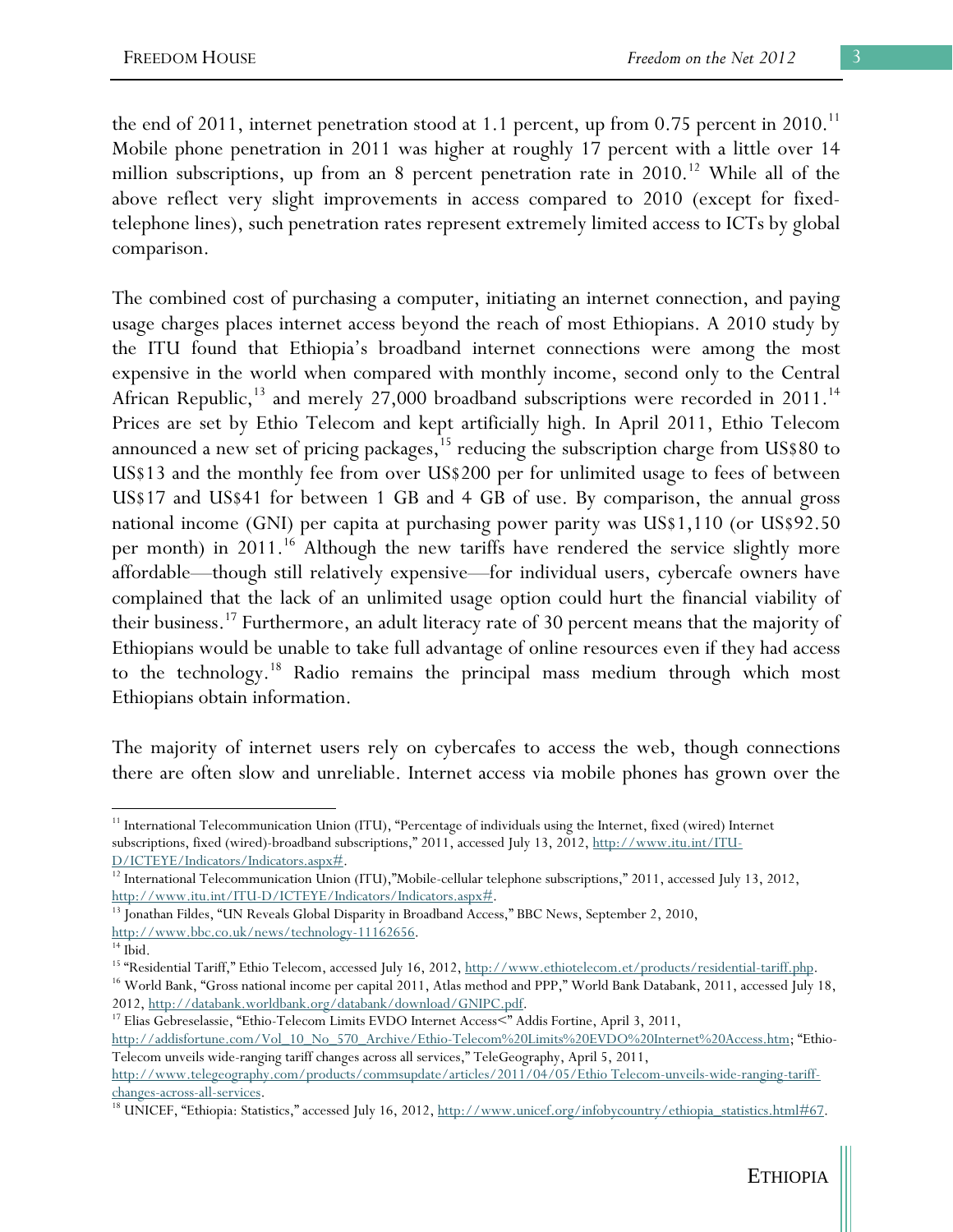past year, particularly in semi-urban areas, but slow speeds are a constant problem. A 2010 study commissioned by Manchester University's School of Education found that accessing an online email account and opening one message took six minutes in a typical Addis Ababa cybercafe with a broadband connection.<sup>19</sup> The number of cybercafes has grown in recent years and continues to expand in large cities, after a brief period in 2001–02 during which the government declared them illegal and forced some to shut down. Since July 2002, the Ethiopian Telecommunications Agency (ETA) has been authorized to issue licenses for new cybercafes.

The authorities have placed some restrictions on advanced internet applications. In particular, the use or provision of Voice over Internet Protocol (VoIP) services or internetbased fax services—including at cybercafes—is prohibited, $^{20}$  with potential punishments including fines and up to five years in prison.<sup>21</sup> The government instituted the ban on VoIP in 2002 after it gained popularity as a less expensive means of communicating and began to drain revenue from the traditional telephone business belonging to the state-owned Ethiopian Telecommunication Corporation (ETC), or Ethio Telecom.<sup>22</sup> Despite the restriction on paper, many cybercafes offer the service with few repercussions.

Social-networking sites such as Facebook, the video-sharing site YouTube, and the Twitter microblogging service are available, though very slow internet speeds make it impossible to access video content. International blog-hosting websites such as Blogger have been frequently blocked since the disputed parliamentary elections of 2005, during which the opposition used online communication to organize and disseminate information that was critical of the ruling Ethiopian People's Revolutionary Democratic Front (EPRDF).<sup>23</sup> In addition, for two years following the 2005 elections, the ETC blocked text-messaging via mobile phones after the ruling party accused the opposition of using the technology to

<sup>&</sup>lt;sup>19</sup> Andinet Teshome, *Internet Access in the Capital of Africa* (School of Education, University of Manchester, 2009); EthioTube video, 8:56, posted by "Kebena," accessed August 06, 2010, http://www.ethiotube.net/video/9655/Internet-Access-in-the-

Capital-of-Africa-Addis-Ababa.<br><sup>20</sup> Ethiopian Telecommunication Agency (ETA), "Telecommunication Proclamation No. 281/2002, Article 2(11) and 2(12)," July 2, 2002, accessed July 25, 2012,

http://www.eta.gov.et/Scan/Telecom%20Proc%20281\_2002%20(amendment)%20NG.pdf. As an amendment to article 24 of the Proclamation, the Sub-Article (3) specifically states, "The use or provision of voice communication or fax services through the internet are prohibited" (page 1782).

<sup>&</sup>lt;sup>21</sup> ETA, "Telecommunication Proclamation No. 49/1996, Articles 24 and 25," November 28, 1996, accessed July 25, 2012,

http://www.eta.gov.et/Scan/Telecom%20Proc%2049\_1996%20NG1.pdf. 22 Groum Abate, "Internet Cafes Start Registering Users," *Capital*, December 25, 2006,

http://www.capitalethiopia.com/index.php?option=com\_content&view=article&id=259:internet-cafes-start-registering-users- &catid=12:local-news&Itemid=4. 23 Bogdan Popa, "Google Blocked in Ethiopia," Softpedia, May 3, 2007, http://news.softpedia.com/news/Google-Blocked-In-

Ethiopia-53799.shtml.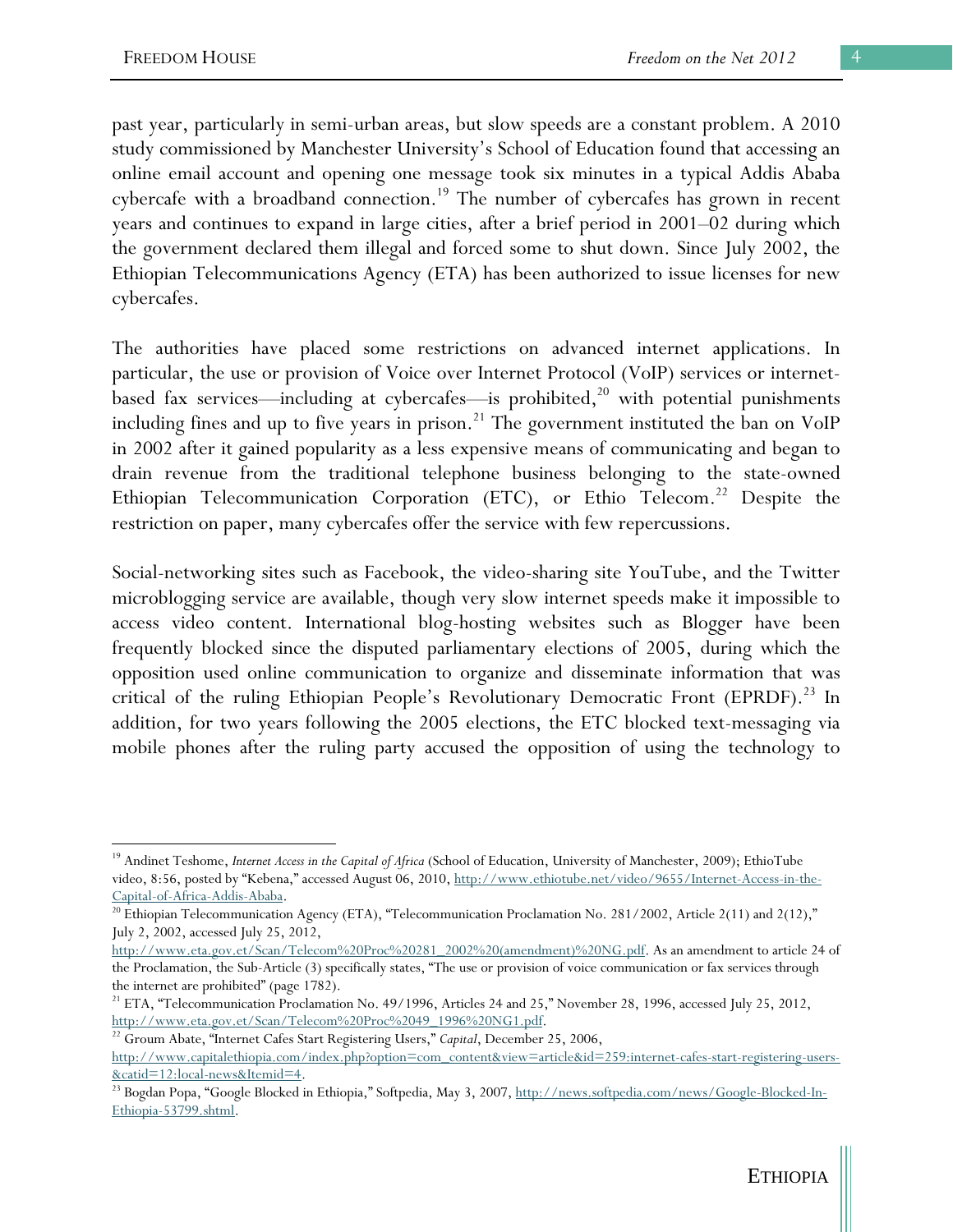organize antigovernment protests. Text-messaging services did not resume until September  $2007.<sup>24</sup>$ 

Around May 26, 2011, on the eve of a planned opposition demonstration inspired by antigovernment protests in the Middle East and celebrations for the anniversary of the ruling party coming to power, the internet was cut off for at least half a day.<sup>25</sup> It remained unclear whether the cause of the shutdown was a deliberate government attempt to restrict communication at a sensitive time, a technical problem, or sabotage of a fiber-optic cable. Separately, when high-profile international events, such as a meeting of the African Union, have taken place in Addis Ababa and other major cities, the government has redirected much of the country's bandwidth to the venues hosting visitors, leaving ordinary users with even slower connections than usual.

Ethiopia is connected to the international internet via satellite, a fiber-optic cable that passes through Sudan and connects to its international gateway, and another cable that connects through Djibouti to an international undersea cable.<sup>26</sup> In an effort to expand connectivity, the government has reportedly installed several thousand kilometers of fiber-optic cable throughout the country in recent years.<sup>27</sup> There are also plans in place to connect Ethiopia to a global undersea cable network through the East African Submarine Cable System (EASSy) project. The EASSy project itself was completed and launched in July 2010, but its effects on Ethiopia have yet to be seen.<sup>28</sup> The government has sought to increase access via satellite links for government offices and schools in rural areas. WoredaNet, for instance, connects over 500 *woredas*, or local districts, to regional and central government offices, providing services such as video conferencing and internet access. Similarly, SchoolNet connects over 500 high schools across the country to a gateway that provides video- and audio-streamed educational programming.<sup>29</sup> The impact of such projects has been limited, however, as internet speeds across these networks remain almost prohibitively slow and outages are common.

The ETC, or Ethio Telecom, retains a monopoly on all telecommunications services, including internet access and both mobile and fixed-line telephony. Connection to the

http://www.hrw.org/en/news/2010/03/24/ethiopia-repression-rising-ahead-may-elections.<br><sup>25 "</sup>Internet is down through out Ethiopia – update," Ethiopian Review, May 26, 2011, http://www.ethiopianreview.com/content/33165.

26 Hailu Teklehaimanot, "Unraveling ZTE's Network," *Addis Fortune*, August 22, 2010,

http://www.addisfortune.com/Interview-Unraveling%20ZTEs%20Network.htm.<br><sup>27</sup> Samuel Kinde, "Internet in Ethiopia: Is Ethiopia Off-Line or Wired to the Rim?" MediaETHIOPIA, November 2007,<br>http://www.mediaethiopia.com/Enginee

<sup>28</sup> Brian Adero, "WIOCC-EASSy Cable Ready for Business," *IT News Africa*, July 23, 2010, http://www.itnewsafrica.com/?p=8419.<br><sup>29</sup> Kinde, "Internet in Ethiopia."

 $\overline{a}$ 

<sup>&</sup>lt;sup>24</sup> Human Rights Watch, "Ethiopia: Repression Rising Ahead of May Elections," news release, March 24, 2010,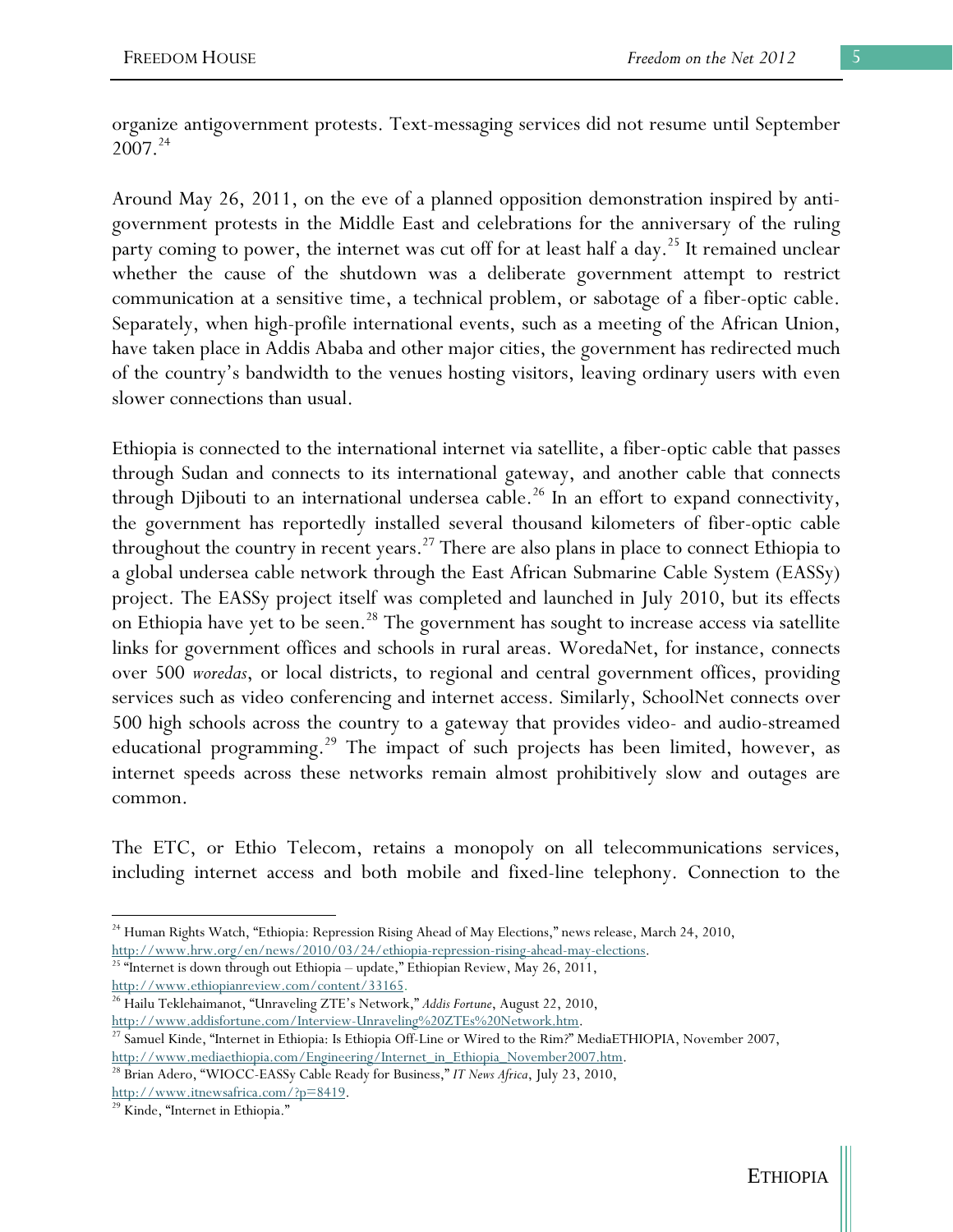international internet is centralized via Ethio Telecom, from which cybercafes must purchase their bandwidth. The Ethiopian Telecommunications Agency (ETA) is the primary regulatory body overseeing the telecommunications sector.<sup>30</sup> Although it was established as an autonomous federal agency, in practice the ETA is tightly controlled by the government.

The space for independent initiatives, entrepreneurial or otherwise, is extremely limited.<sup>31</sup> In October 2011, the government announced<sup>32</sup> that earlier in the year, it had begun granting permission to private companies that run internet-dependent operations to acquire and use VSAT links, connections previously restricted only to governmental and international organizations per special authorization.<sup>33</sup> Under the new directive, which has yet to be made public as of May 2012, companies are reportedly permitted to use the technology for their own operations but are barred from providing services to third parties, thereby maintaining Ethio Telecom's monopoly on public internet access.

Liberalization of the telecommunications sector is expected to greatly increase internet and mobile phone penetration, but the prospects for such loosening remain uncertain. Despite repeated international pressure to do so, the Ethiopian government has been reluctant to ease its grip on the sector.<sup>34</sup> While some observers consider the December 2010 entry of France Telecom as manager of Ethio Telecom to be a potential move toward liberalization, others are skeptical of the government's commitment to allowing greater public access to information and communication technologies (ICTs). The foreign partnership may simply be an effort to improve service delivery while maintaining the state monopoly. Even so, under the new management, users continue to complain that speeds delivered are lower than advertised, service is regularly interrupted, and the quality of customer assistance has declined, possibly due to loss of morale following layoffs.<sup>35</sup>

<sup>34 "</sup>US urge Ethiopia to liberalise telecom sector," Voices of Africa, March 10, 2010,

 $\overline{a}$ <sup>30</sup> ETA, "Telecommunication Proclamation No. 49/1996, Part Two," November 28, 1996, accessed August 24, 2010http://www.eta.gov.et/Scan/Telecom%20Proc%2049\_1996%20NG1.pdf. 31 Al Shiferaw, "Connecting Telecentres: An Ethiopian Perspective," *Telecentre Magazine*, September 2008,

http://www.telecentremagazine.net/articles/article-details.asp?Title=Connecting-Telecentres:-An-Ethiopian-

Perspective&articleid=163&typ=Features.<br><sup>32</sup> "Private VSAT Permit Directive Number 2/2003" as noted in: "Ethiopia to liberalise VSAT market," Screen Africa, November

<sup>16, 2011,</sup> http://www.screenafrica.com/page/news/industry/1097820-Ethiopia-to-liberalise-VSAT-market. 33 Yelibenwork Ayele, "Companies in Ethiopia Permitted to Use VSAT," 2Merkato.com, October 3, 2011, http://www.2merkato.

http://voicesofafrica.africanews.com/site/list\_message/26217; Technology Strategies International, "ICT Investment Opportunities in Ethiopia—2010," March 1, 2010, http://www.marketresearch.com/Technology-Strategies-Internationalv3460/ICT-Investment-Opportunities-Ethiopia-2663628/. 35 Meron Tekleberhan, "Internet Connection a Persistent Problem in Ethiopia," Ezega.com, December 26, 2011,

http://www.ezega.com/news/NewsDetails.aspx?Page=heads&NewsID=3169.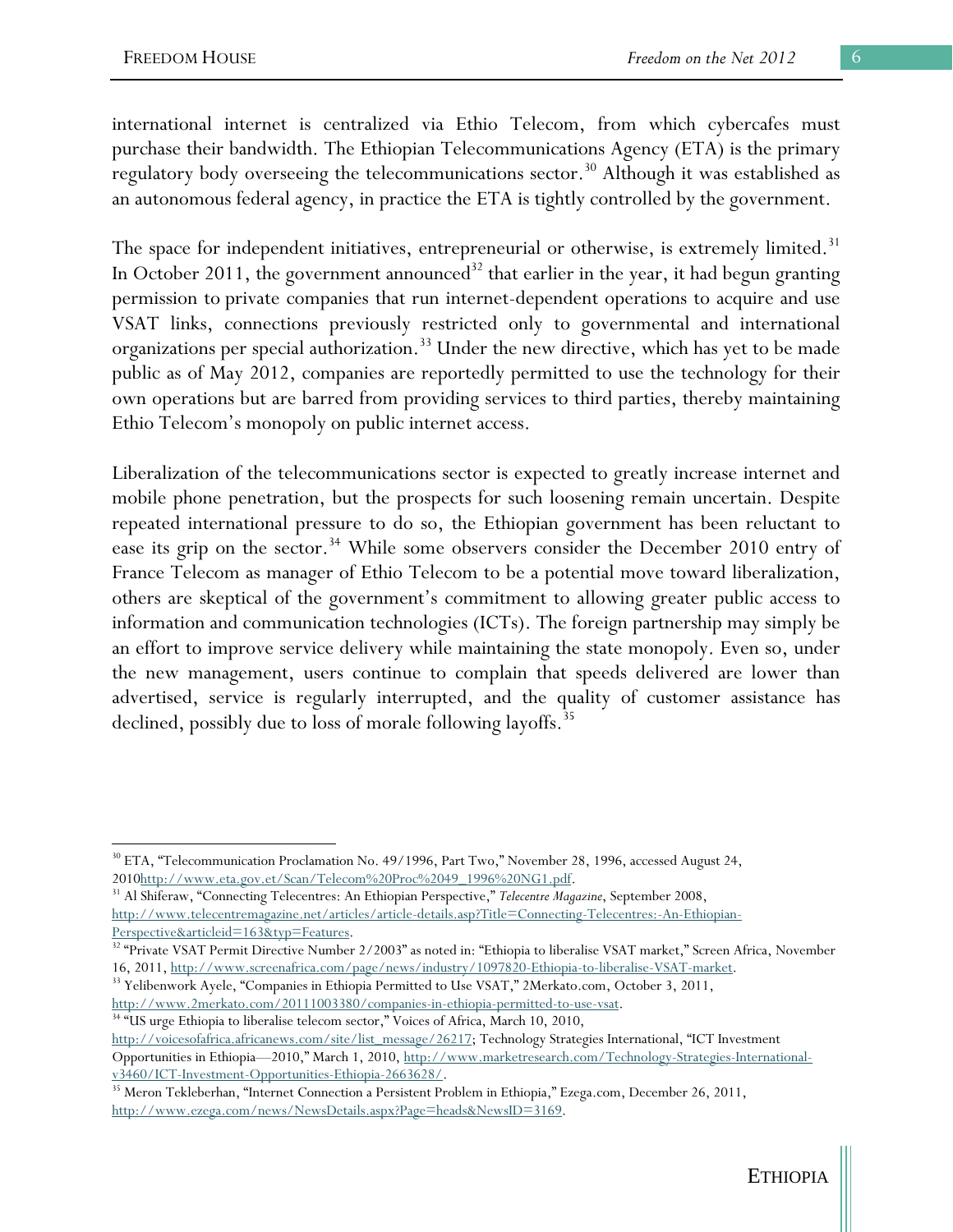#### **LIMITS ON CONTENT**

Ethiopian authorities persistently deny engaging in online censorship,  $36$  but the results of the most recent independent tests conducted by the OpenNet Initiative (ONI) in 2009 and checked again by Freedom House at the end of 2011, indicate otherwise. Both sets of tests indicated that the Ethiopian government imposes nationwide, politically motivated internet filtering.<sup>37</sup> The blocking of websites is somewhat sporadic, tending to tighten ahead of sensitive political events. This on again, off again dynamic continued in 2011, though there were also indications that the technical sophistication of the government's blocking had increased and that periods of openness were shrinking.

The government's approach to internet filtering has generally entailed hindering access to a list of specific internet protocol (IP) addresses or domain names at the level of the international gateway. One blogger reported in January 2011, however, that since mid-2010, the government had been introducing more sophisticated equipment capable of blocking a webpage based on a keyword in the URL path. The observable evidence he cited included the blocking of the individual Facebook page of the exiled news outlet *Addis Neger*, as well as the fact that blocked content could no longer be accessed via Google cache as was previously possible.<sup>38</sup> In July 2011, Ethio Telecom released a tender calling for bids to develop deep-packet inspection (DPI) to be implemented by mid-2012,  $39$  which would make the existing censorship apparatus more sophisticated.

Testing by ONI found that the filtering focuses primarily on independent online news media, political blogs, and Ethiopian human rights groups' websites.<sup>40</sup> International news outlets such as the U.S.-based Cable News Network (CNN) and nongovernmental organizations such as Human Rights Watch, Amnesty International, and Reporters Without Borders—all of which have criticized the Ethiopian government's human rights record were available as of early 2009. However, tests conducted by Freedom House found that in 2010 and 2011, the websites of Freedom House, Human Rights Watch, and Amnesty International were inaccessible.

<sup>&</sup>lt;sup>36</sup> "Ethiopia: Authorities Urged to Unblock Websites," Integrated Regional Information Networks (IRIN), May 25, 2006,

http://www.irinnews.org/report.aspx?reportid=59115.<br><sup>37</sup> OpenNet Initiative, "Regional Overview: Sub-Saharan Africa," accessed May 28, 2010,

http://opennet.net/research/regions/ssafrica.<br><sup>38</sup> Daniel Berhane, "Ethiopia's web filtering: Advanced technology, hypocritical criticisms, bleeding constitution," Danielberhane's Blog, January 16, 2011, http://danielberhane.wordpress.com/2011/01/16/ethiopias-web-filtering-advancedtechnology-hypocritical-criticisms-bleeding-constitution/. 39 Azi Ronen, "Ethio Telecom Issued a Tender for DPI," Broadband Traffic Management (blog), July 7, 2011,

http://broabandtrafficmanagement.blogspot.com/2011/07/ethio-telecom-issued-tender-for-dpi.html. 40 OpenNet Initiative, "Regional Overview: Sub-Saharan Africa," http://opennet.net/research/regions/ssafrica.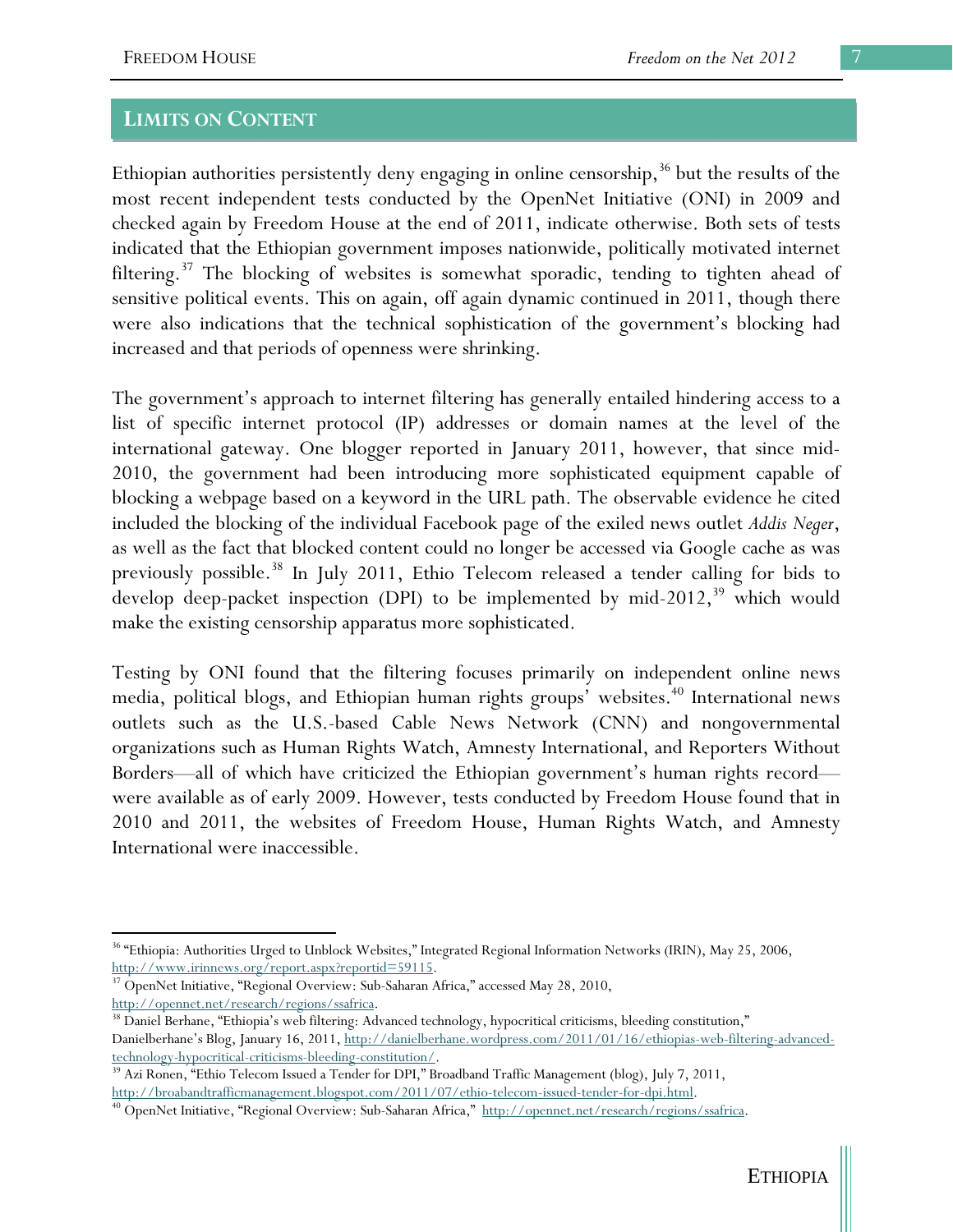Ethiopian websites and blogs that are typically blocked but that suddenly became available in early 2009 included CyberEthiopia, Ethiopian Review, Ethiopian Media Forum, Quatero, and Ethiomedia. Several observers suggested that the loosening came in response to the 2008 U.S. State Department human rights report on Ethiopia released in February  $2009<sub>1</sub><sup>41</sup>$ which accused the government of restricting internet access by blocking politically oriented websites.<sup>42</sup> CyberEthiopia, a prodemocracy website, commented in March 2009 that the erratic nature of internet filtering may be a deliberate tactic by the authorities to create confusion and buttress government claims that there is no systematic or pervasive filtering in the country.

By mid-2010, all newly available websites and several others—including the online version of *Addis Neger*, a leading independent newspaper that was forced to close in December 2009<sup>43</sup>—were temporarily inaccessible again, apparently as part of the government's broader election-related restrictions on the free flow of information.<sup>44</sup> These websites were blocked for much of 2011, but were briefly unblocked in May 2011, coinciding with a UNESCO event for International Press Freedom Day and the release of a report by the Committee to Protect Journalists criticizing internet censorship in Ethiopia; the timing again reflected the government's possible efforts to loosen online censorship when under international scrutiny, only to impose it again when the spotlight is removed.<sup>45</sup> By late May, many of the above websites, and some new ones, were blocked again after activists created a Facebook page titled "Beka!" (Enough!)<sup>46</sup> calling for anti-government protests inspired by the Arab Spring uprisings to take place on May 28,  $2011.^{47}$  As of early 2012, the abovementioned websites, as well as those of Ethsat (an independent exile television station) and Dilethiopia (an opposition website) were inaccessible. Further, an independent test conducted by Freedom House in early 2012 found that 65 websites related to news and views, 14 websites belonging to different Ethiopian political parties, 37 blogs, 7 audio-video websites, and 37 Facebook pages were not accessible in Ethiopia.

 $\overline{a}$ 

<sup>41</sup> Bureau of Democracy, Human Rights, and Labor, "Ethiopia," in *2008 Country Reports on Human Rights Practices* (Washington, DC: U.S. Department of State, February 2009), http://www.state.gov/g/drl/rls/hrrpt/2008/af/119001.htm.<br><sup>42</sup> Mohamed Keita, "Ethiopia Lifts Filtering of Critical Web Sites—At Least for Now," Committee to Protect Journalists

March 4, 2009, http://cpj.org/blog/2009/03/ethiopia-lifts-filtering-of-critical-web-sites--at.php.<br><sup>43</sup> Reporters Without Borders, "Weekly Forced to Stop Publishing, Its Journalists Flee Abroad," news release, December 4,

<sup>2009,</sup> http://en.rsf.org/ethiopia-weekly-forced-to-stop-publishing-04-12-2009,35258.html. 44 Oromsis Adula, "Election 2010, Blogging, Medrek, and the Future of Ethiopia," Gadaa.com, May 25, 2010,

http://gadaa.com/oduu/3799/2010/05/25/the-2010-election-blogging-medrek-and-the-future-of-ethiopia/. 45 Haleta Yirga and Merga Yonas, "Ethiopia: Freedom of expression being suppressed," The Reporter Ethiopia, May 7, 2011, http://www.thereporterethiopia.com/Politics-and-Law/ethiopia-freedom-of-expression-being-suppressed.html; Jillioan C. York, "Africa's cascade of Internet censorship," AlJazeera, May 12, 2011,

http://www.aljazeera.com/indepth/opinion/2011/05/2011512134039497302.html.<br><sup>46</sup> René Lefort, ""Beka!" ("enough")." Will Ethiopia be next?"

<sup>&</sup>lt;sup>47</sup> David Smith, "Ethiopia's 'day of rage' hopes to oust Meles Zenawi from power," The Guardian, May 27, 2011, http://www.guardian.co.uk/world/2011/may/27/ethiopia-day-of-rage-protest.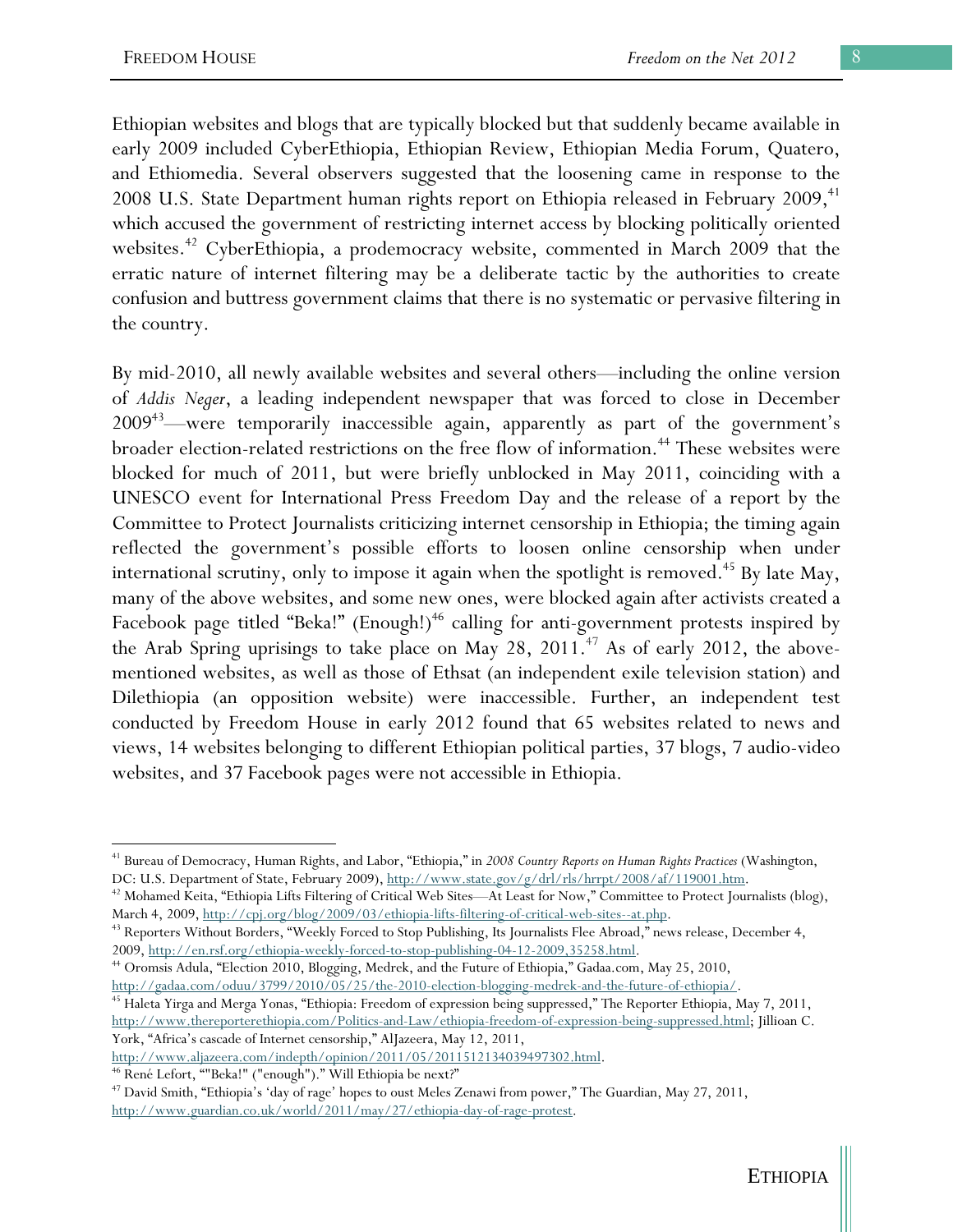In addition to website blocking, some restrictions are also placed on mobile phone textmessaging. In particular, mobile phone users, businesses, and civil society groups are unable to send a message to more than ten recipients without prior approval of its content from Ethio Telecom.<sup>48</sup>

Procedures for determining which websites should be blocked and when are extremely opaque. There is no published list of blocked websites or publicly available criteria for how such decisions are made, and users are met with an error message when trying to access a blocked website. This lack of transparency is exacerbated by the government's continued denial of its censorship efforts. The decision-making process does not appear to be centrally controlled. Thus, various governmental entities, along with the Information Network Security Agency (INSA) and Ethio Telecom, seem to be implementing their own lists, contributing to the phenomenon of inconsistent blocking.

The increased repression in 2011 against journalists working in traditional media as well as against a number of bloggers has generated a chilling effect in the online sphere. Few Ethiopian journalists work for both domestic print media and as correspondents for overseas online outlets, as this could draw negative repercussions. Many bloggers publish anonymously to avoid reprisals.

In addition to censorship, the authorities use regime apologists, paid commentators, and pro-government websites to proactively manipulate the online news and information landscape. Acrimonious exchanges between a small number of apologist websites and a wide array of diaspora critics and opposition forces have become common in online political debates. Lack of adequate funding represents another challenge for independent online media, as fear of government pressure dissuades Ethiopian businesses from advertising with politically critical websites.

Regime critics and opposition forces in the diaspora increasingly use the internet as a platform for political debate and an indirect avenue for providing information to local newspapers. However, given the low internet penetration rate, the domestic Ethiopian blogosphere is still in its infancy. Blogging initially blossomed during the period surrounding the 2005 parliamentary elections and the subsequent clampdown on independent newspapers. This growth has slowed somewhat since 2007, when the government instituted a blanket block on the domain names of two popular blog-hosting websites, Blogger and Nazret.com. Some political commentators use proxy servers and anonymizing tools to hide their identities when publishing online and to circumvent filtering. Among general internet

<sup>&</sup>lt;sup>48</sup> Based on an interview with individuals working in the telecom sector who requested to remain anonymous, as well as a test conducted by a Freedom House consultant who found it was not possible for an ordinary user to send out a bulk text message.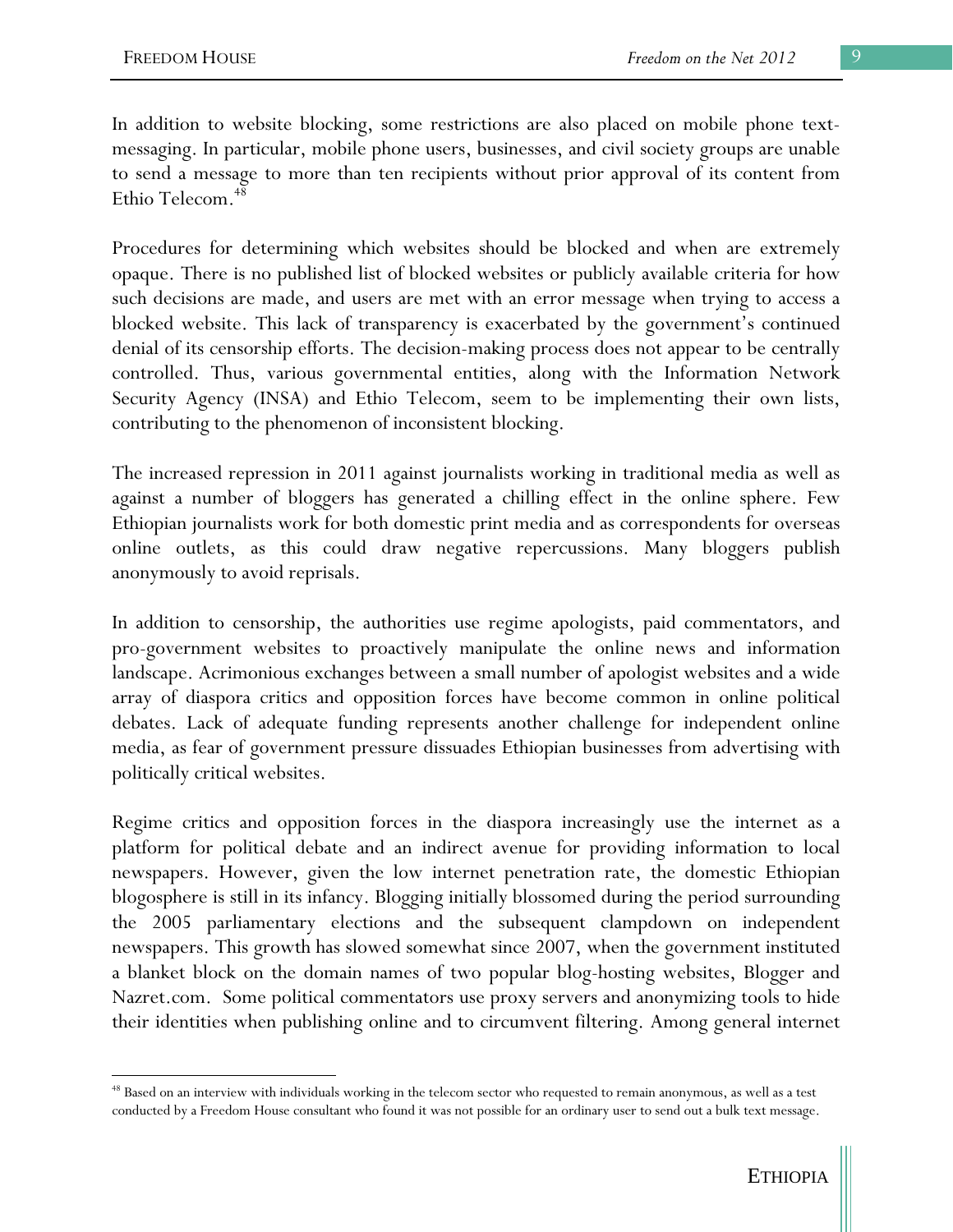users, however, circumvention tools are rarely employed, and most people simply forego accessing websites that are blocked.<sup>49</sup>

Over the past two years, the use of social-networking sites, most notably Facebook, as platforms for political deliberation, social justice campaigns, and information sharing has gained momentum. For example, in March 2012 some activists used social media to launch campaigns on behalf of Ethiopian female domestic workers working in the Middle East who were being abused.<sup>50</sup> Nevertheless, many civil society groups based in the country are wary of mobilizing against the government. In February 2011, opposition activists launched the Facebook group "Beka!" (Enough!) calling for a "day of rage" and anti-government protests to be held on May 28. The intention was to have a counter demonstration the same day as a government-sponsored rally celebrating the anniversary of Prime Minister Meles Zenawi's rule. No protest materialized, however.<sup>51</sup> This appeared to be because the calls for protest were mostly coming from the Ethiopian diaspora rather than from within the country, as those inside Ethiopia still harbored fear from the bloody crackdown on opposition demonstrations after the 2005 elections and from the most recent round of opposition activist arrests in April 2011 (see "Violations of User Rights").<sup>52</sup>

## **VIOLATIONS OF USER RIGHTS**

 $\overline{a}$ 

Over the course of 2011 and through mid-2012, the Ethiopian government's already poor treatment of journalists and internet users deteriorated dramatically. A systematic crackdown and series of prosecutions, including over eight Ethiopian journalists and two Swedish reporters, caused many journalists to flee into exile, stripping the country of its last remaining independent voices.<sup>53</sup> In 2011, such repression spread for the first time against bloggers and internet users, with several arrests and at least one prosecution reported.

<sup>50</sup> Endalk, "Ethiopia: Netizens Take Campaign for Shweya Mullah Online," Global Voices, October 13, 2011, http://globalvoicesonline.org/2011/10/13/ethiopia-netizens-take-campaign-for-shweyga-mullah-online/; Endalk, "Ethiopia: Outrage Over Abuse of Ethiopian Domestic Worker in Lebanon," Global Voices, March 12, 2012,

 $\underline{\text{http://globalvoicesonline.org/2012/03/12/ethiopia-outrage-over-abuse-of-ethiopian-domestic-worker-in-lebanon/}}^{\text{http://globalvoicesonline.org/2012/03/12/ethiopia-outrage-over-abuse-of-ethiopian-domestic-worker-in-lebanon/}}$ June 24, 2011, http://endalk.wordpress.com/2011/06/24/what-happens-on-facebook-remains-on-facebook-the-

%E2%80%9Cbeka%E2%80%9D-revolution-evangelists-on-facebook-revisited. 52 Jawar Mohammed, "Nonviolent Struggle: Ethiopian Exceptionalism?" Democracy: Liberty, Security, & Prosperity (blog), February 27, 2011, http://dhummuugaa.wordpress.com/2011/02/27/nonviolent-struggle-ethiopian-exceptionalism-2/; David Smith, "Ethiopia 'day of rage' hopes to oust Meles Zenawi from power"; Eskinder Nega, "Understanding the absence of Ethiopia's 'day of rage,'" Gasha for Ethiopians, June 3, 2011,

<sup>49</sup> Interview with an Ethiopian blogger and political commentator, August 8, 2010.

http://www.ethiopiangasha.org/tmp/EskinderNega3June2011.html; David Shinn, "Revolutionary Winds from North to South of the Sahara: Wishful Thinking?" East Africa Forum, June 13, 2011, http://www.eastafricaforum.net/2011/06/13/prof-

david-shinn-revolutionary-winds-from-north-to-south-of-the-sahara-wishful-thinking/. 53 "Ethiopia: Crackdown 'A Threat to Democracy,'" AllAfrica.com, December 1, 2011, http://allafrica.com/stories/201112020788.html.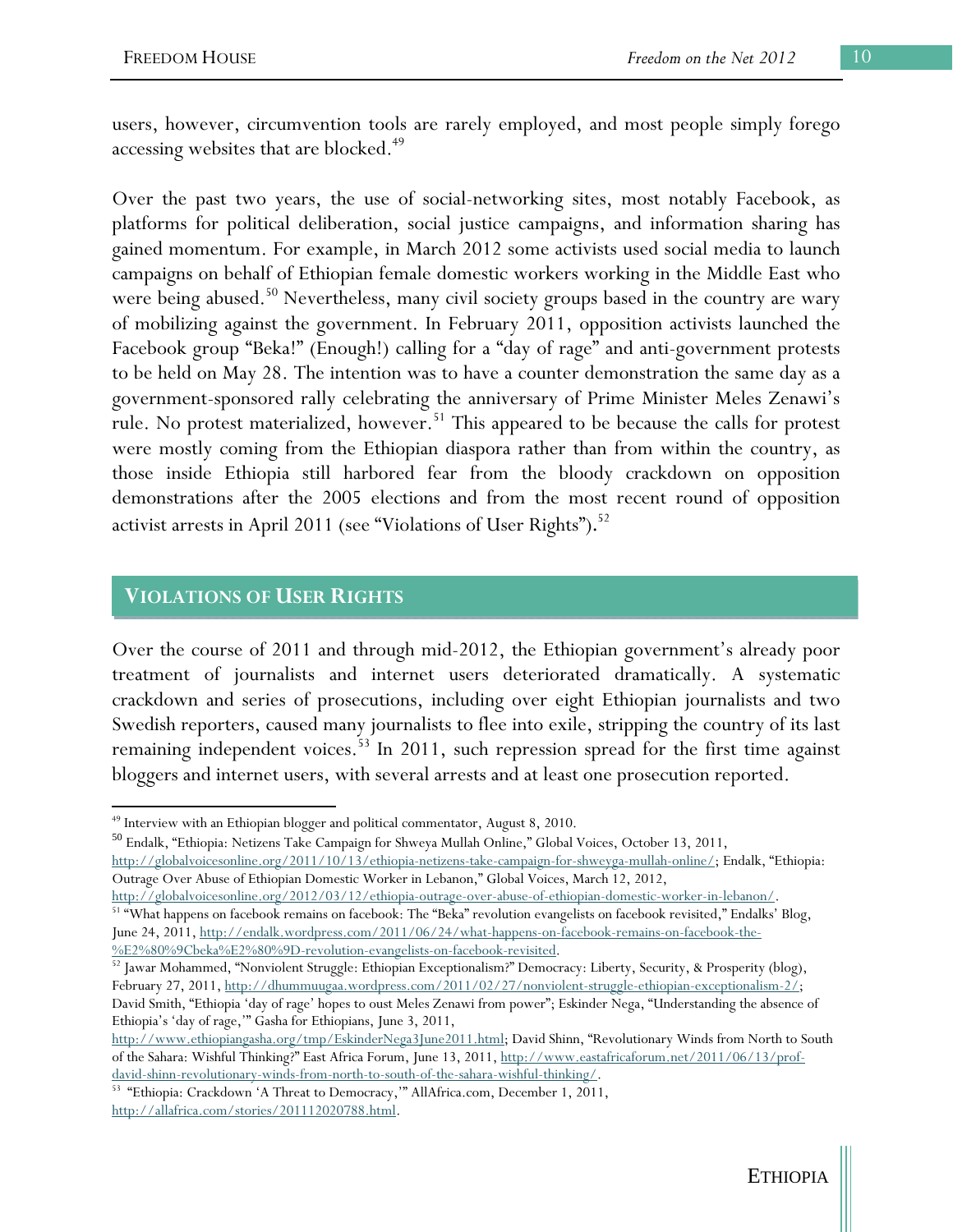Constitutional provisions guarantee freedom of expression and media freedom.<sup>54</sup> Nevertheless, in recent years the government has adopted laws—namely the Mass Media and Freedom of Information Proclamation and the Anti-Terrorism Proclamation—that restrict free expression.<sup>55</sup> According to Human Rights Watch, the 2008 Mass Media and Freedom of Information Proclamation has some positive aspects, such as a ban on the pretrial detention of journalists. However, it also introduced crippling fines, licensing restrictions for establishing a media outlet, a clause permitting only Ethiopian nationals to establish mass media outlets, and powers allowing the government to impound periodical publications.56 A criminal code that came into force in May 2005 provides for "special criminal liability of the author, originator or publisher" when writings are deemed to be linked to offenses such as treason, espionage, or incitement; in such instances, the penalty may be life imprisonment or death.<sup>57</sup> Also under the criminal code, publication of a "false rumor" is punishable by up to three years in prison.<sup>58</sup>

In 2009, the government enacted the Anti-Terrorism Proclamation, which includes an overly broad definition of terrorism that gives the authorities wide discretion when suppressing nonviolent dissent. Under the legislation, publication of a statement that is likely to be understood as a direct or indirect encouragement of terrorism is punishable by up to 20 years in prison.<sup>59</sup> In 2011, the authorities made extensive use of this law to prosecute a number of individuals who had criticized the government both online and offline, or who had reported on the activities of Ginbot 7, a banned opposition political party that the government has declared a terrorist group. The crackdown generated a notable chilling effect and international condemnation. In September 2011, the well-known dissident blogger Eskinder Nega<sup>60</sup> was arrested on terrorism charges shortly after publishing an online column calling for greater political freedom and criticizing the use of the Anti-Terrorism Proclamation to silence political dissent.<sup>61</sup> Nega was put on trial in March 2012,

<sup>54 &</sup>quot;Constitution of the Federal Democratic Republic of Ethiopia, Article 29," Parliament of the Federal Democratic Republic of

Ethiopia, accessed August 24, 2010, http://www.ethiopar.net/. 55 Human Rights Watch, *Analysis of Ethiopia's Draft Anti-Terrorism Law* (New York: Human Rights Watch, 2009),

http://www.hrw.org/en/news/2009/06/30/analysis-ethiopia-s-draft-anti-terrorism-law. 56 "Freedom of the Mass Media and Access to Information Proclamation No. 590/2008," *Federal Negarit Gazeta* No. 64, December 4, 2008.

<sup>57</sup> International Labour Organization, "The Criminal Code of the Federal Democratic Republic of Ethiopia, Proclamation No. 414/2004, Article 44," accessed August 24, 2010,<br>http://www.ilo.org/dyn/natlex/docs/ELECTRONIC/70993/75092/F1429731028/ETH70993.pdf.

<sup>58</sup> International Labour Organization, "The Criminal Code of the Federal Democratic Republic of Ethiopia, Proclamation No. 414/2004, Articles 485 and 486," accessed August 24, 2010,<br>http://www.ilo.org/dyn/natlex/docs/ELECTRONIC/70993/75092/F1429731028/ETH70993.pdf.

<sup>&</sup>lt;sup>59</sup> "Anti-Terrorism Proclamation No. 652/2009," *Federal Negarit Gazeta* No. 57, August 28, 2009.<br><sup>60</sup> Nega is also the 2011 recipient of the PEN/Barbara Goldsmith Freedom to Write Award. Sarah Hoffman, "That Bravest and

Most Admirable of Writers: PEN Salutes Eskinder Nega," PEN American Center (blog), April 13, 2012, http://www.pen.org/blog/?p=11198.<br><sup>61</sup> Endalk, "Ethiopia: Freedom of Expression in Jeopardy," Global Voices, February 3, 2012,

http://advocacy.globalvoicesonline.org/2012/02/03/ethiopia-freedom-of-expression-in-jeopardy/.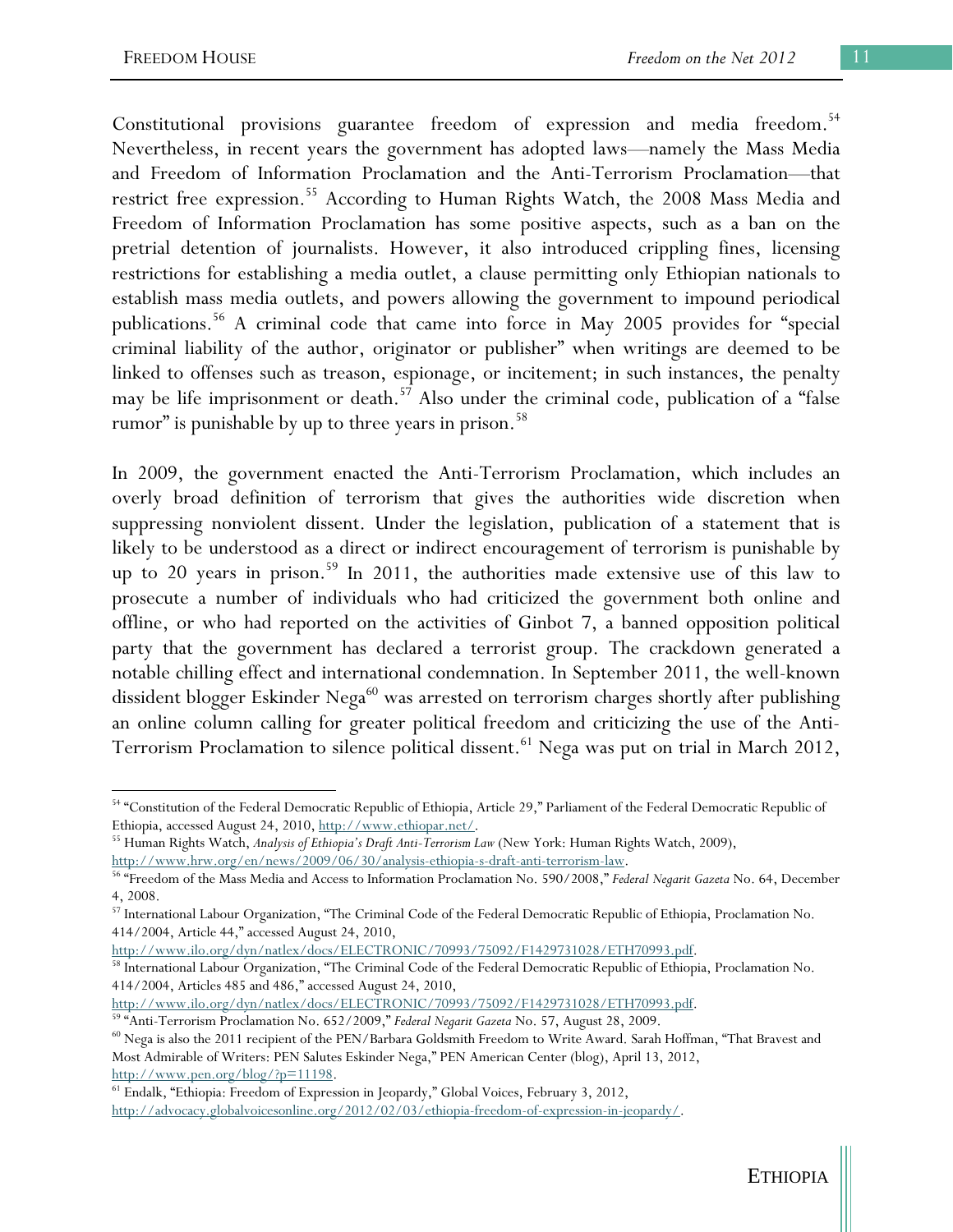found guilty of terrorism in July, and sentenced to 18 years in prison.<sup>62</sup> In January 2012, Elias Kifle, editor of the U.S. based Ethiopian Review website known for its fierce criticism of Prime Minister Zenawi, was sentenced in abstentia to life imprisonment.<sup>63</sup> In a lowerprofile case, two youth were arrested on charges of terrorism in August 2011 while using the internet in an Addis Ababa cybercafe, likely to visit opposition websites; according to unconfirmed reports, they were later released.<sup>64</sup>

Government surveillance of online and mobile phone communications is a concern in Ethiopia, though there is a lack of concrete evidence as to the scale of such practices. In a series of trials of journalists and bloggers throughout 2011 and early 2012, government prosecutors have presented intercepted emails and phone calls between the journalists as evidence.<sup>65</sup> Upon purchasing a mobile phone, individuals are asked to register their SIM card with their full name, address, and government-issued identification number. Internet subscription account holders also are required to register their personal details, including their home addresses, with the government.

For a period following the 2005 elections, cybercafe owners were required to keep a register of their clients, but this requirement has not been implemented since mid-2010. Nevertheless, there are strong suspicions that cybercafes are required to install software to monitor user activity, which arose after a few incidents were reported of users getting arrested while leaving internet cafes in 2011. The arrests were followed by government warnings that "visiting anti-peace websites using proxy serves is a crime."<sup>66</sup> The use of such monitoring software remains unconfirmed.

The key government body involved in surveillance is the Information Network Security Agency  $(INSA)$ , which is suspected of engaging in internet filtering and email monitoring.<sup>68</sup> There have also been reports of the government using technology obtained from the Chinese authorities to monitor phone lines and various types of online

<sup>&</sup>lt;sup>62</sup> Markos Lemma, "Ethiopia: Online Reactions to Prison Sentence for Dissident Blogger," Global Voices, July 15, 2012, http://globalvoicesonline.org/2012/07/15/ethiopia-online-reactions-to-prison-sentence-for-dissident-blogger/. 63 "Ethiopia Sentences 3 Journalists to Long Prison Terms," Voice of America News, January 26, 2012,

http://www.voanews.com/english/news/africa/Ethiopia-Sentences-3-Journalists-to-Long-Prison-Terms-138214754.html.<br><sup>64</sup> "Ethiopia: Crackdown in Addis Ababa Internet Cafes, Two arrested on Tuesday," Addis Neger, August 12, 20

http://addisnegeronline.com/2011/08/crackdown-in-addis-ababa-internet-cafes-two-arrested-on-tuesday/. 65 "Ethiopian blogger, journalists convicted of terrorism," Committee to Protect Journalists, January 19, 2012,

http://cpj.org/2012/01/three-journalists-convicted-on-terrorism-charges-i.php.<br><sup>66</sup> "TPLF regime Arresting Internet Café Users in Addis Ababa," Ethiopian Review, August 12, 2011,<br>http://www.ethiopianreview.com/forum/viewto

 $h^{\sigma}$  "Mission Statement," Information Network Security Agency of Ethiopia, accessed June 2, 2010, http://www.insa.gov.et/INSA/faces/welcomeJSF.jsp.<br><sup>68</sup> Chris Forrester, "…While Ethiopia Starts Jamming," Rapid TV News, June 23, 2010,

http://www.rapidtvnews.com/index.php/201006236926/while-ethiopia-starts-jamming.html.